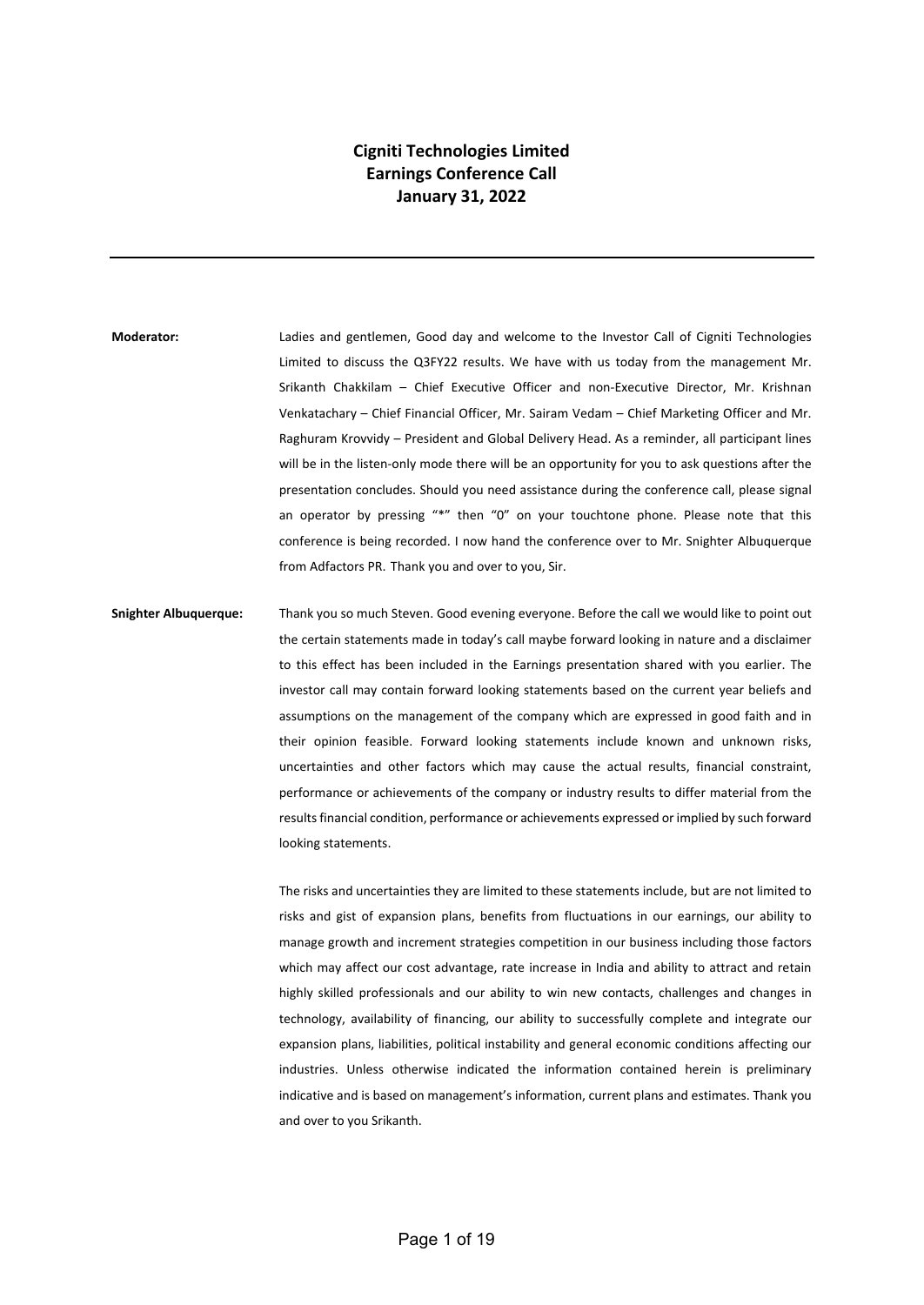## some quick highlights the company had an uptake in its revenue in the quarter by 4.1% in dollar terms and about 5.7% in INR to Rs. 325.4 crores in comparison to 307.9 crores in the previous quarter. The company during this quarter has won 18 new clients and the notable client addition include large enterprises and also four new Fortune 500 companies. We are on track to exceed our internal revenue guidance for this year and finished the year in a good note. Our

**Srikanth Chakkilam**: Good evening everyone. Thank you for joining the Q3 concall and earnings. Just to give you

renewals in order book for the year ahead are also on track and historically we are seeing about 80%, 85% of our revenue for next financial year and this year also does not seem any different and we continue to invest in elevating our digital position and like we mentioned in the previous earnings calls we recognize the current digital trends and the acceleration of the practical application of these trends that organizations are undertaking to drive the business growth. So, all the services that we are offering are ultimately related and integrated. The digital complexity is continuing to grow at a rate at far outages any organization, ability to wrap their arms around and assure that quality and speed are needed for the bare minimum of resources.

So, based on this and based on spirit of being end-to-end digital assurance provider of choice we have been investing into new offerings and just to give you a quick expansion of the services that we are offering beyond quality ignoring we have been investing into enabling organizations for their DevOps journey and all though continuous testing has been in the core of our services for the last 5 years we have spread our wings to support end-to-end DevOps transformation that includes orchestration of automation of delivery pipeline infrastructure management and organization production feedback. We have invested into 5G assurance offering. The potential of 5G adoption is absolute both as a new phase of digital applications as well as the digital delivery backbone both in public and private networks. Many organizations have challenges to ensure that their applications are 5G ready and the used cases are endless consumer and business applications across lever manufacturing AR/VR gaming IoT services, committed vehicles just to name a few. Cigniti is one of the first companies to roll out a 5G assurance offering that leverages real 5G network and partnership with company called innovate 5G and the services that we are offering at this point is 5G advisory and ideation, 5G quality and 5G network function assurance, 5G optimization, 5G experience assurance and 5G security testing . We have also invested into cloud migration assurance and irrespective of the hyper scalar we provide fast, secure and smooth cloud migration assurance services with certified cloud migration professionals along with our platform. In RPA we have been investing for quite some time now and we are seeing fair bit of traction in this place whether it be it BOT development and testing services for RPA right from conducting the technology assessment to designing an orchestration Bots.

We have been strategic partners for several customers in the RPA implementation and we have been investing and building foundations and case studies in all these areas like I mentioned and we are going to see good progress in the next 12 months to 18 months and help create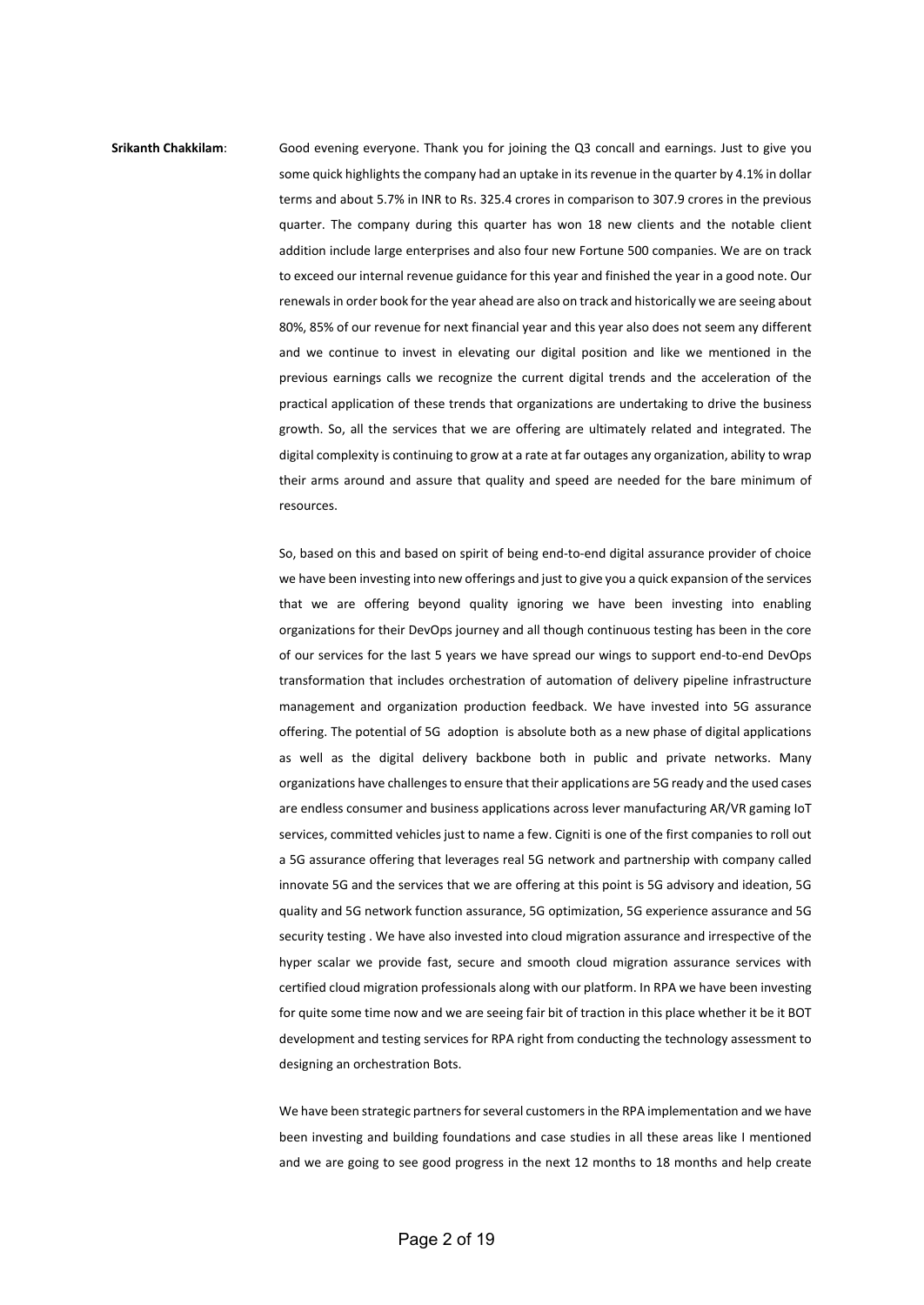value for all the stakeholders. In this regard we also added new leadership into the organization, we have on boarding Mr. Vinay Rawat as our new Chief Revenue Officer who had successful strengths in the organization he has worked for in the past and we are confident that he is an asset to the organization and we lead all the revenue initiatives. We also on boarded a new chief marketing officer Mr. Sairam Vedam he is an accomplished under digital marketing leader with successful contributions in all the organizations he has worked for. The company has invested in additional manpower in line with business transformation initiatives and commencement of new different contracts and the reported EBITDA for this quarter stood at 40.44 crores and the margin at 12.4%. We continue to see margins at similar levels for at least 1.5, 2 more quarters both on account of demand and supply issues as well as investments into growth.

However as we are able to build a more new offering both in quality and digital assurance areas we will definitely see an uplift and easement. We are putting all efforts to move away from P&L into full blown managed services which gives us leverage on EBITDA as well as reduce dependency on contractors that we had to hire in the last year for few months and attrition levels close to 22% in this quarter as we continue to work on returnship programs, investing in training LMB, working on alternative chance of hiring on site, investing into newer facilities and all the other initiatives that we mentioned in the previous earnings call as well. We continue to focus on pivoting towards digital assurance company and we are seeing opportunities to pilot our offerings and strengthen many case study and all these efforts should see positive results in the next two to three quarters. One last thing is we have also been recognized as a leader in continuous testing in ISG matrix. For other key financial updates, I will now hand it over to Krishnan. Krishnan over to you please.

**Krishnan Venkatachary**: Thanks for attending the call. It has been a great quarter in terms of both revenue growth and the EBITDA growth on a standalone just comparing to the last quarter while we have moved up by 200 basis points which is about 2% on the EBITDA the revenue has grown by about close to 5%. What it will lead at trail probably is that I am just looking back and reflecting on what it was 32 million in the last quarter of the last year from there we are sequentially we have been growing on an average at about 7% to8% to run it up and one notable point basically which has to be noted across very clearly is that what was the revenue which was there in the last year of 122 million we have already covered that 122 million in three quarters which means we are going for a good gear up in growth which means the tremendous potential we have in terms of our strategy what is working through.

> First I will cover up few of the matrix and then get through in terms of the dissecting of the profitability and the questions around that and then we can take up the forum to the question and answer session. So, we have done about 43.86 million for the quarter which is by far the best and we accounts for a good growth and with a healthy order book position we are in a commendable situation in terms of where we are to head basically. The EBITDA for the quarter stood at 12.4% and the normalized EBITDA, it has not been SEIS reversal for us would have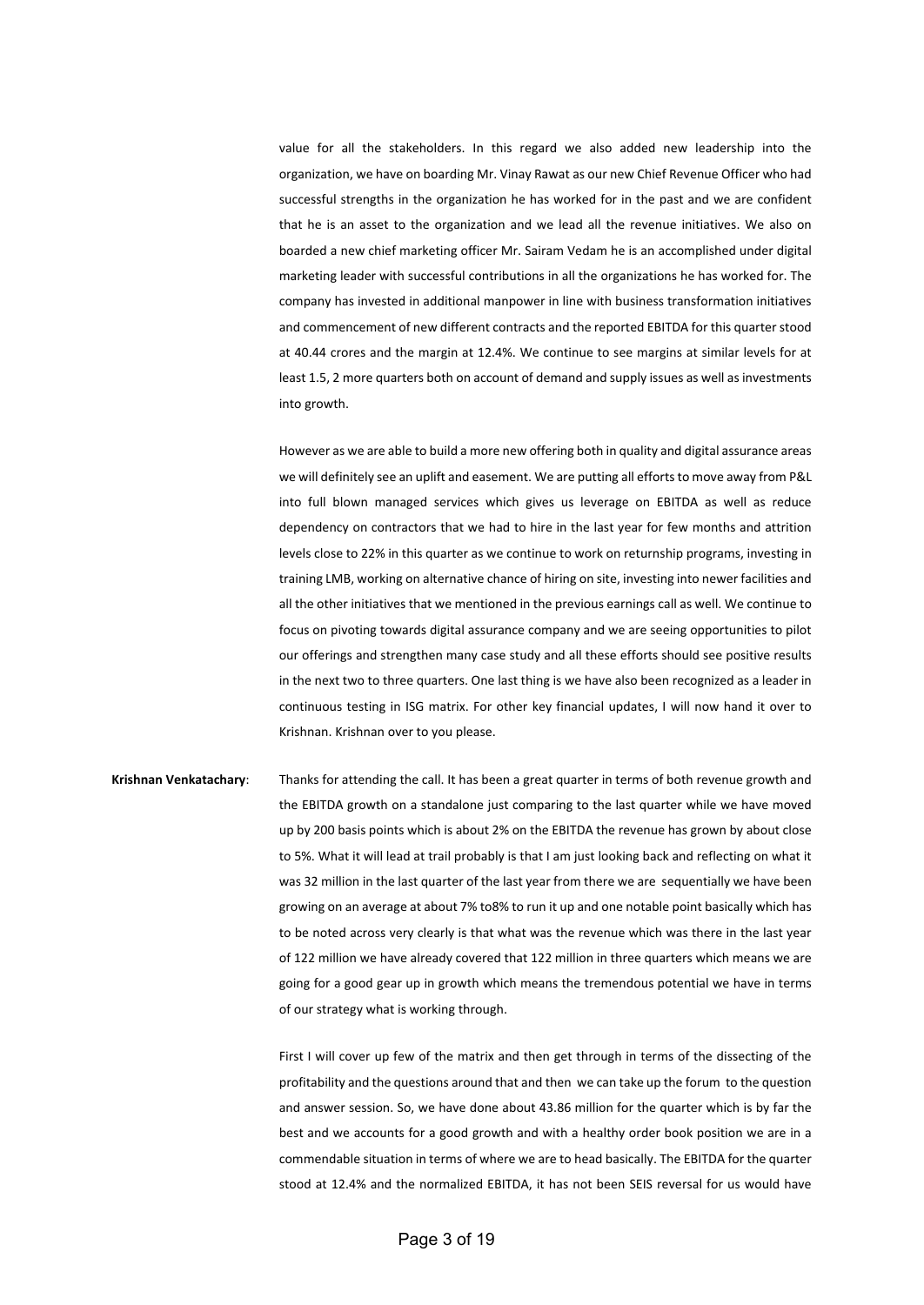been at about 13.5% which means about close to about 1.1% has been affected by the SEIS reversal which were relevant to the laws which has been passed out and we have no other options on that stages to draw it as per the accounting norms.

Our top 20 continue to contribute about close to 46% we have service about 235 accounts out of which 10% of the account is close to about 8% to be very precise 8.5% roughly about 21 accounts are about a million dollar account plan and our dollar rate in terms of realization onsite remains more or less same at about \$74 and the offshore has marginally improved by about 50 comes to about \$21 and the onsite offshore mix reminds at about 22% and 78% in terms of the results and the revenue mix is about onsite at 51% and 49% for offshore. While the endeavor in terms of sector will improve our BFSI sector at about close to 20% and travel and hospitality we have started bouncing back and we are at good wicket and we are hopefully confident that we should be able to gain much more traction on the sectoral contribution. If you look at a couple of things on the cash flow front probably generate in the 9 months about close to 38 crores net cash from operations and yeah on a comparable basis probably this may look reduce, but I think I can have a recent counted upon and we have not dwelled into depth or anything, but we are confident to really generate more amount of cash as it starts moving up.

Just a comparison in terms of the profitability while we did about 15.9% in terms of the EBITDA last year, but I think last year is an exception year and I want you all to take a step back and look at what the pandemic has affected and if I have to normalize the last year that we come down by about a percentage basically because the travel and other cost we have reduced and the salaries were cut down by about 5% with all that being there basically our normalized EBITDA would have been there at about like the previous at about 15%. On comparing to the way we are at about 11%, 11.5% for the 9 months where we are. The net contribution is on account of SEIS would have stepped up at about 1% and then another 1.5% to 2% was necessitated by way of a revision in salaries during the mid and post the increment share which are given at an average is about 12%. This was something to the surprise because while people will definitely ask a question that why these things are not anticipated and estimated. Yes we never anticipated with the second wave and third wave could run deep into the system which really has put a pressure across the globe basically in terms of the mitigation loss and available pool was very little and we have to latch on to the pool so which means comes at a higher cost and the commitment given to the client has in our embarking you need to move through 500 million journey in four years, the testing beyond testing around testing and then getting into the digital and another flavor.

So whatever has been invested and has been campaigned out very clearly so when we have put a foundation for laying the growth we do not want to go back on the words clearly and that is one of the reasons . We need to retain these people by additionally saving and we have to latch on to the contractor to really see that what these resources can come into the market. I think this some amount of margins into this business, but I think the good part is that the last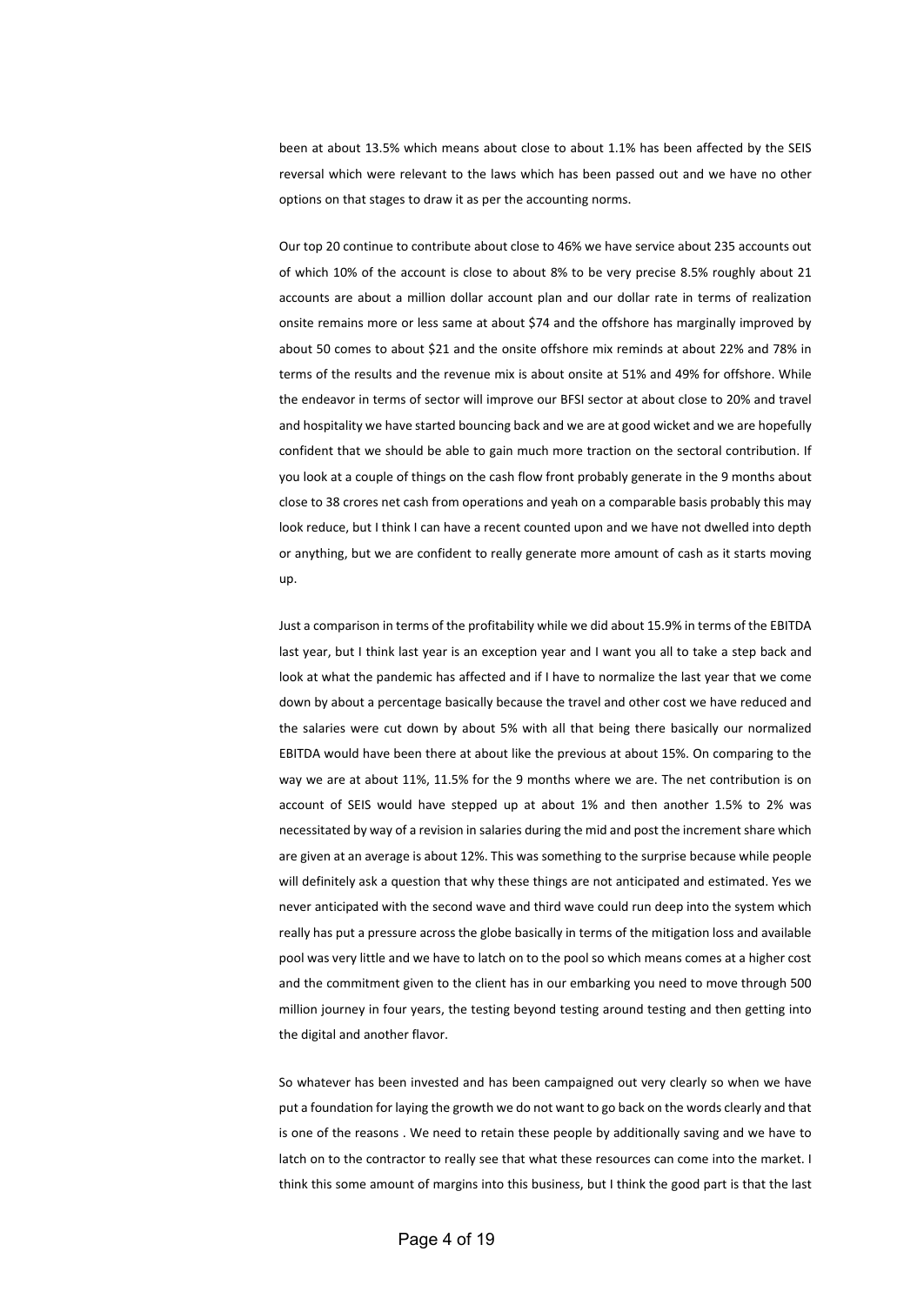three years if you look at it from 2017 to 2020 the average annual growth rate for the company has been at about 7% to 8%. The 2021 as a year basically we were able to just put our hands out on the flood and say that look we have survived because of the sectoral focuses which we did, but I think that is what is I guess which made us taught and then invest in people, invest in R&D, invest in various portion and the pleasing part is that in our journey of 500 million what we anticipated a growth of about 33% which is there for the year in terms of both organic and inorganic which include inorganic of 20 million. We have evaluated all the proposals while it is pleasing basically is that we have not given a cash outflow of say about two times revenue, three times revenue to really go ahead and acquire companies, but I think we have also fire this cylinder on the organic growth which has really setup the motion for a high double digit growth in terms of the way we have delivered out now in terms of covering up the last year revenue in 9 months and then still poising to move ahead in a very positive note.

So that leaves us with clear mind is that I have invested and sacrificed my margins about 1.5 odd percent on a net-net neutral basis, but these assets lie between in terms of either ITs or the processes or the people and this is visible into order book and the revenue growth rate what I am trying to do. So, that is one of the satisfying point for us and we are very confident as Srikanth said that we expect this labor turnover issues and immigration have started opening up from March further, we expect all this to get settle down in this quarter and then mid of next quarter the we should start seeing that reflect in the number across the globe invariably and the crazy madness at which people have been running around the companies in terms of trying to **[Inaudible 18:12]** resources will come down and stabilize and clients have started realizing in terms of their need to revise these rates which in we are seeing a very positive trend in terms of observing some amount of cost by the client with all these initiatives and few other initiatives which my colleagues will cover. I think we are pretty confident that we will be able to pick up the margins as we start moving up couple of quarters down the line as a progressive process.

One last point which I want to take this time the PAT today stands there basically is after a full blown taxation as what we have been and we are no more in any concession era and that is one of the point to be noted comparing to partial concessions which we received in the last year and that is all recent if you look at on a net-net and PAT basis. With these few words I will pass on mike to my colleague Sairam Vedam who is a Chief Marketing Officer and who will really take us through in brief about the digital journey. Sairam over to you.

**Sairam Vedam**: Welcome all of you once again to the earnings call update. We are pretty excited and positive representing all of our Cigniti management team here. I would spend few minutes taking four pieces of update or commentary which I want to give. The market insights and trends though most of you might be following is very interesting to note the IT spending itself is projected to go up to 4.5 trillion in 2022 about 5.5% and the previous year according to Gartner, but what is important to note there is a lot of enterprises this year are expected to build new technologies and software rather than buy off the shelf. What it means is if they are starting to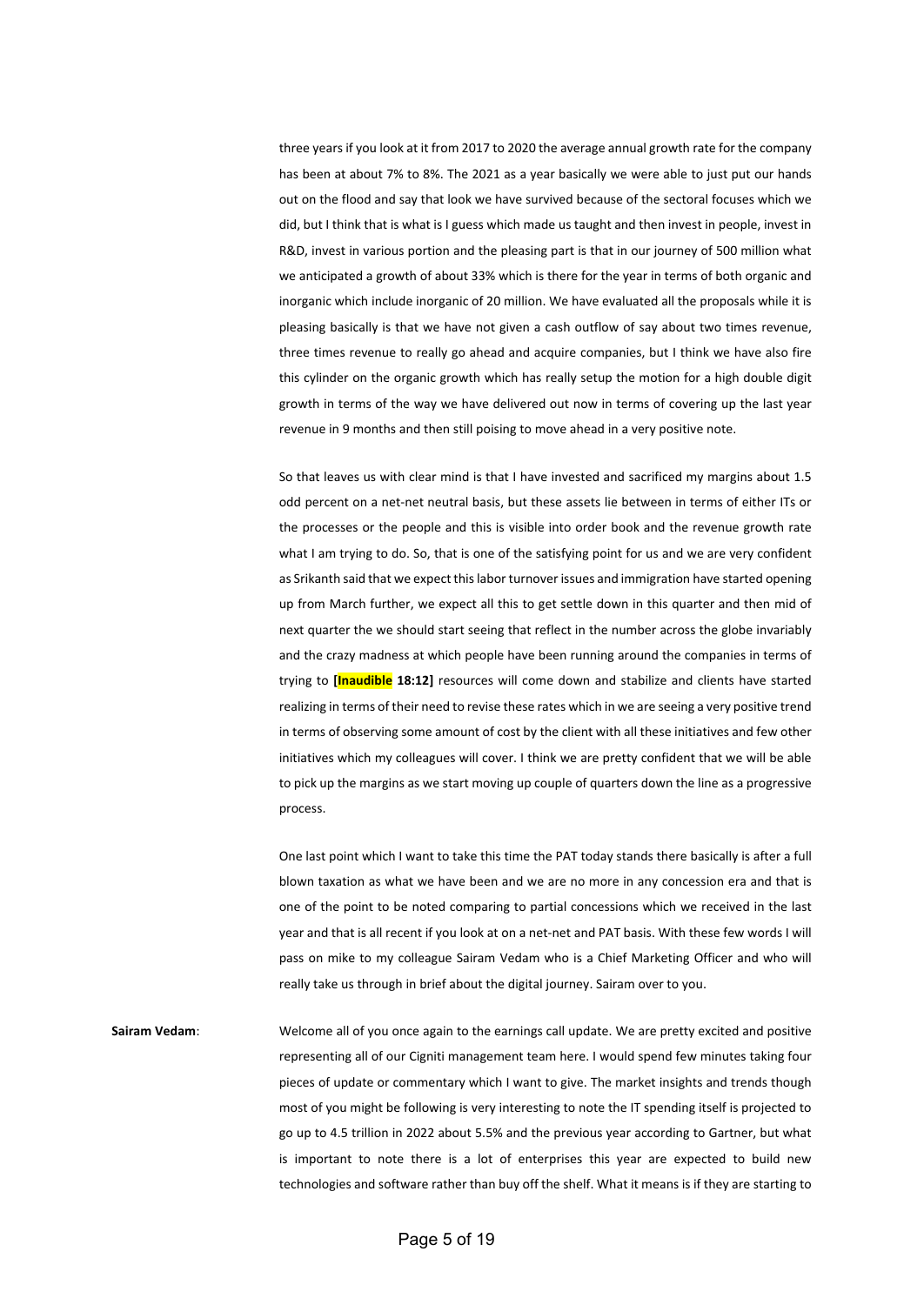build needless to say we need to be assured and that needs to be continuously done and a bunch of the technologies are all digital, centric is what Gartner says which throws open infinite amount of opportunities for companies like Cigniti. IDC interestingly says by 2026 every successful enterprise that generates digital innovation will derive 25% of revenue from digital product, services and experiences. It is a clear cut validation that any global company today which are our customers they got to be digital first to stay ahead which means that throws opportunity window for Cigniti which has the ability to ensure digital first experiences or enable to our customers through digital assurance and engineering. So that is from the market insight.

On the buyer preference if you look at customers today I am sure Raghu will also validate this customers are embracing journeys to become digital first and no vertical segment is exception to this, be it banking financial services, smart manufacturing, healhtech, even travel and transportation in fact they need more innovation than ever and digital thus becomes a dialogue as a consonance between cost sectional CX force the customers we talked to which means that they own digital outcomes and extended digital dialogues which means that digital assurance provider like us have a larger seat at the table because those companies as Mark Andreessen sag "software is eating the world we are raising to achieve market leadership to providing impeccable digital experiences through end user centric digital model and that can only happen by digital assurance". Hence, I want to establish the fact that digital assurance is extremely important for global companies' digital transformation program success.

In fact it becomes the bed rock for companies to become digital first and that establishes the fact that Cigniti is today in a unique position to leverage its deep rooted of expertise of helping those companies 200 plus customers that we serve, accelerate the digital transformation initiatives through world class digital assurance and digital engineering. So that is from a market commentary standpoint. Our digital assurance today it can broken into what we call cloud IoT 5G AI and customer experience and including Omni channel and as well as robotic process automation.

So that is a full bouquet of digital assurance offerings and to strengthen that we are in fact very excited to un wheel few updates to you, we have an hyper intelligent automation focus and we build a platform called INSTA which is a script less, self-healing autonomous AI driven low code strip less test automation platform that can drive in about some of our customers reported 44% of reduced execution time with 75% more automation coverage that ties back to what Srikanth was telling our RPA and hyper intelligent practice which under the stewardship of Raghu is growing leaps and bounce with partnerships with global leaders like UiPath, Blue Prism and **(Inaudible) 22.25**.

Continuous engineering at breakneck speeds the software is getting developed it is no brainer it is agile and DevOps are De facto standards even SecOps, but what we are also seeing is the extending the wings to areas like field stack observability, site reliability engineering and what I called the world of adjacency in ops and post production optimization areas around AIOps,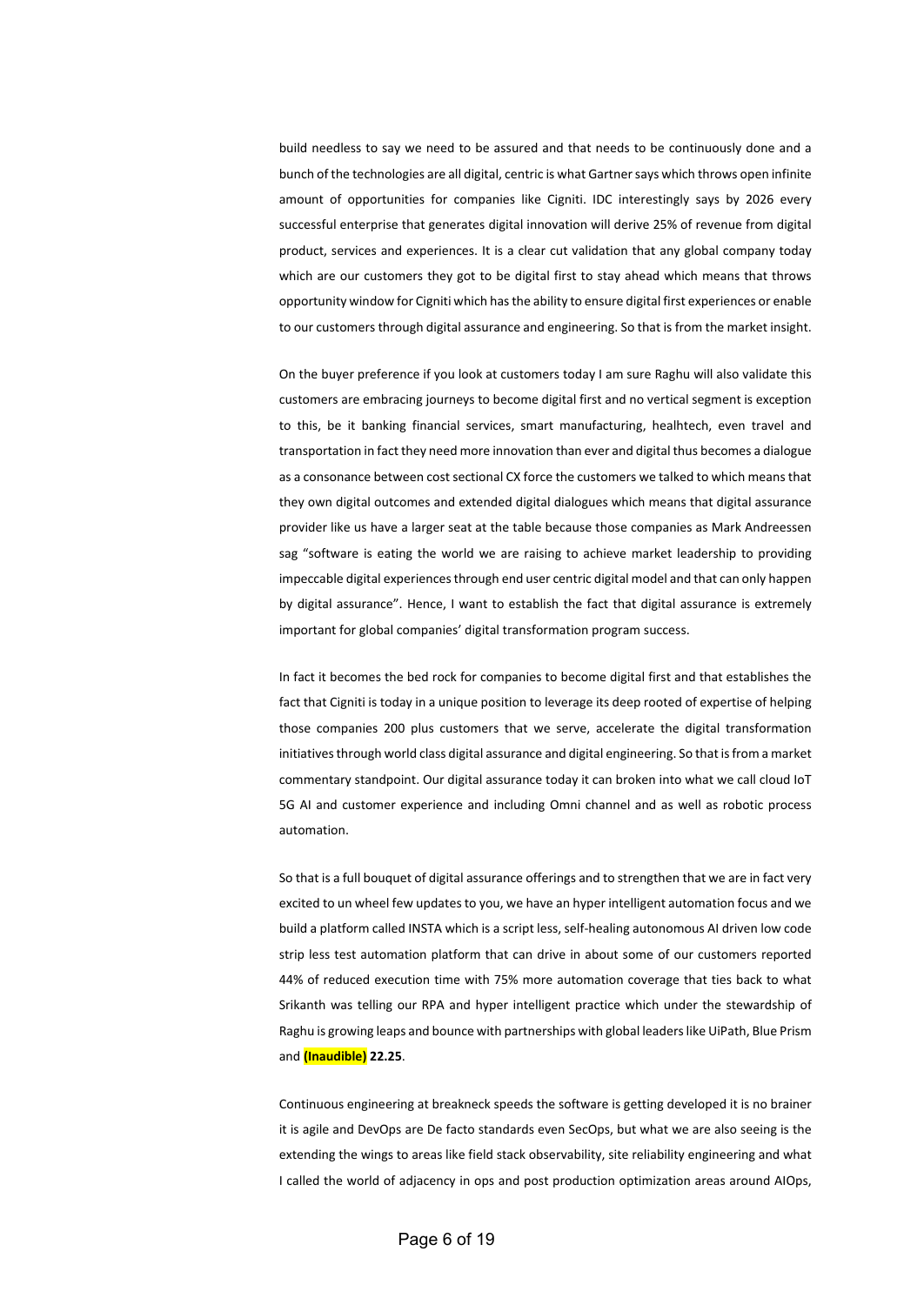ModelOps and DataOps will be the ones that we will be looking into and towards that today we have what we launched a 360 degree digital customer experience monitoring platform. It is AI driven, it sentiment analysis in build and gives this customer journey and we call it Insight rightfully so. It also helps a confidence of customer experience, leaders and product leaders in end customer organization which means that today it would not only predict a network and device performance, but it also capture the entire sentiment of customer and that throws the entropy that otherwise would be there in ensuring frictionless customer experiences and with an intuitive predictive dashboard that have been built those matrix could help us monitor the health of the application with multi various parameters and the fourth dimension is the most exciting, the connected experience is what I call through 5G assurance in IoT. We innovate 5G which is a very unique first of this odd partnership that Srikanth outlined helps us to tag breaking working terms of providing 5G assurance capabilities. All of us understand like video is going to drive unbelievable opportunities or we are talking about the age of networks, but for which the infrastructure has to be at a different zone where digital help 3D conversational experiences, smart automotive and a whole bunch of sensory data that get exchange and 5G is going to revolutionize the way we consume we interact and that is where we already put in our foot and very strongly.

Lastly, we would also be looking at to extend that adjacency areas of digital engineering, but for today's call I think I want to emphasize that digital assurance is the bedrock of customers becoming digital first and that makes me humbly submit it to Raghu who is actually driving all this with our focused delivery leadership and teams.

**Raghuram Krovvidy**: I think all of us on the call know that with this whole pandemic that have set in over the last 18 months to 24 months if not anything the least and the most impact both has been on acceleration of digital journeys across enterprises, across industries, across countries. So, everybody wants to see how they can use the opportunity to optimize, make better whatever they have as a legacy products and legacy services at the same time welcome new technologies, welcome new services, and welcome new product seem to their mix so that at the end of the day the customer experienced to the end consumer is world class. I think that change is what we have seen across the world. Now in line with that Cigniti of course conventionally we were a quality engineering company and what we did as part of this whole journey is we brought in the digital mix into the landscape and looking at the overall digital transformation that our clients are undergoing we have started offering digital assurances and digital engineering services. Now I will give you a little bit of feedback as to how we are seeing it on the floor on a day-to-day basis. Across all our points landscape when we went and looking at what they were doing in their digital transformation journeys and of course different clients will be in different points in that digital transformation journey. We expanded our offerings to ensure that we are able to help deliver value beyond just testing.

> So, Sairam spoke about RPA, for example, we did a lot of work in RPA over the last few quarters as a company which is strong in testing domain in automation there is no reason why we cannot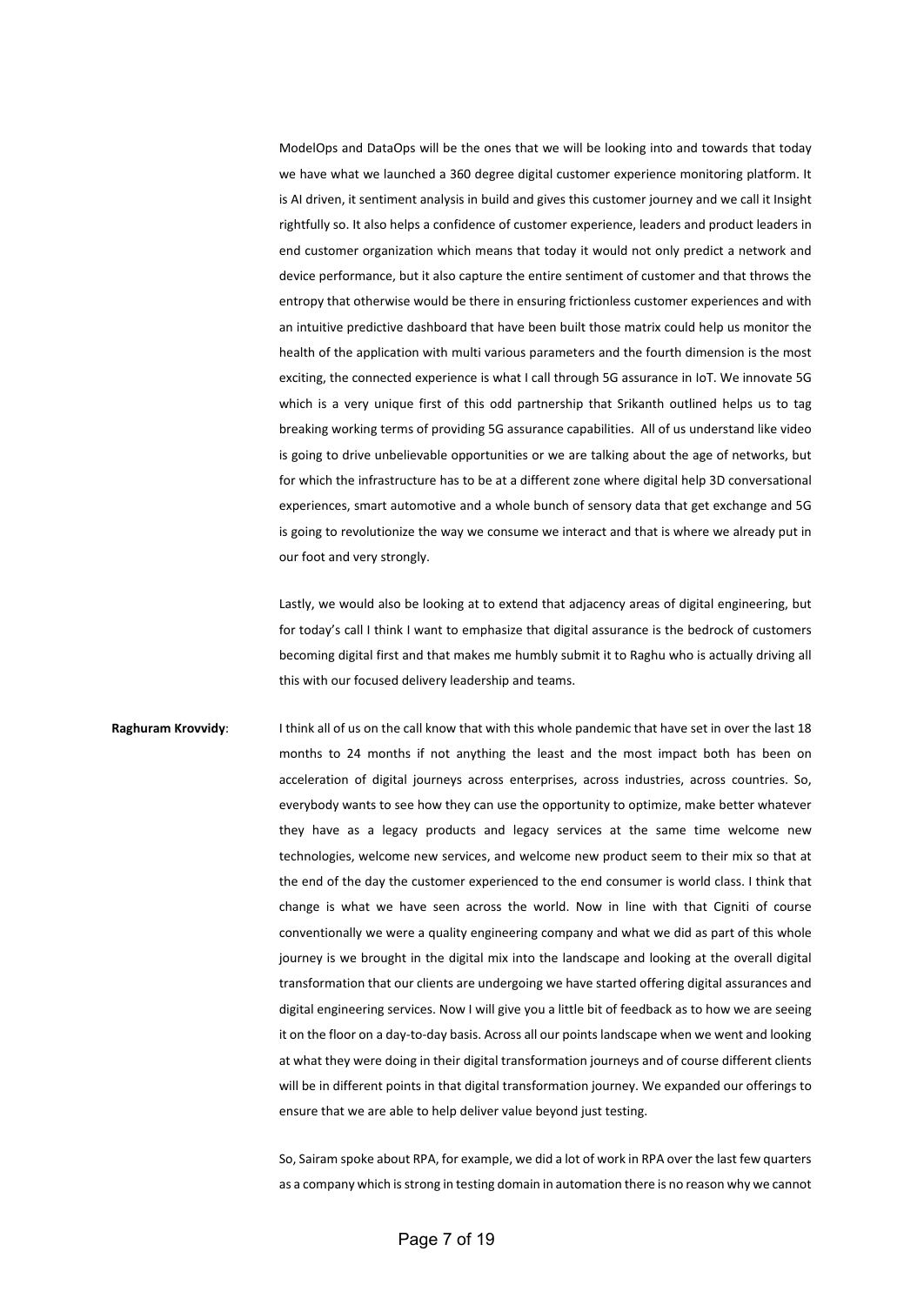offer that service to our clients. So that resonate with our clients well we are helping our clients do a lot of automation in their business processes end-to-end and therefore won several deals in RPA and served value there. Similarly, lot of clients who was stuck with legacy automation technologies and solutions which were expensive, which were not agile for the needed digital acceleration, we went and delivered a low code-no code AI enabled platform which is called INSTA which speeds up the way clients can do automation and therefore also takes away the pain of having very high-end talent in the automation space. 5G all of us know is the next wave that has started coming in fact we already see some **[Inaudible 29:02]** out in the industry where 5G if not tested well has already started causing We partnered with in a way 5G as Srikanth said and as a digital assurance company we are giving solutions to our clients to ensure that their applications and they are developing our ready to consumption in a 5G world. All these offerings that we have invested over the last few quarters, build and resonated with our interested clients have started producing results and not only with our existing clients with all the new prospects that are coming into the company we are able to now talk about not only a digital assurance story which is stacked up on the quality engineering story that we had in the past, but also we are able to now broaden our offerings and offer digital engineering as a service line as well. This is helping us of course expand value in terms of what we deliver to our clients on a day-to-day basis. Coming back to the statement that Krishnan made earlier in the call, the skill, talent of course went through a lot of pressure in general industry and most of us would not have seen talent shortage being a problem in pandemic.

Second most of us would have thought talent would be in abundance because projects will come down, but exactly the reverse happened. So, talent shortage, skill shortage is very much a reality, but we are also seeing signs of talent being taken in pockets for niche technologies going forward in a much more premium manner and more and more premium getting trained on digital technologies will ease away the talent pressure in the coming quarters at least from an industry standpoint. So that is broadly the update from my sense in terms of what we are seeing on the landscape and our offerings. **Moderator**: Thank you very much. We will now begin the question-and-answer session. The first question is from the line of Ritesh Gandhi from Discovery Capital. Please go ahead.

**Ritesh Gandhi**: Just had a couple of questions, firstly the overall tailwinds the COVID has caused for the IT industry as a whole and we are seeing companies on a high base growing actually reasonably quickly, just wanted to understand given our low base, given our expansion into services, given all the hiring which we had been done, what is the reason for this low revenue growth?

**Krishnan Venkatachary**: If you look at it going by the current state of run rate in terms of the numbers where we are I think the growth is in the order of 32%-33% for that comparing to the last year what is coming through and I strongly feel that this is a great growth phenomenally. So, in Q2 to Q3 always a there has been a tendency of lower growth normally. If you look at the company history and in overall generally the industry is set October, November, December is a quarter which is a subdued quarter one on account of budget coming down to on account of various holidays, be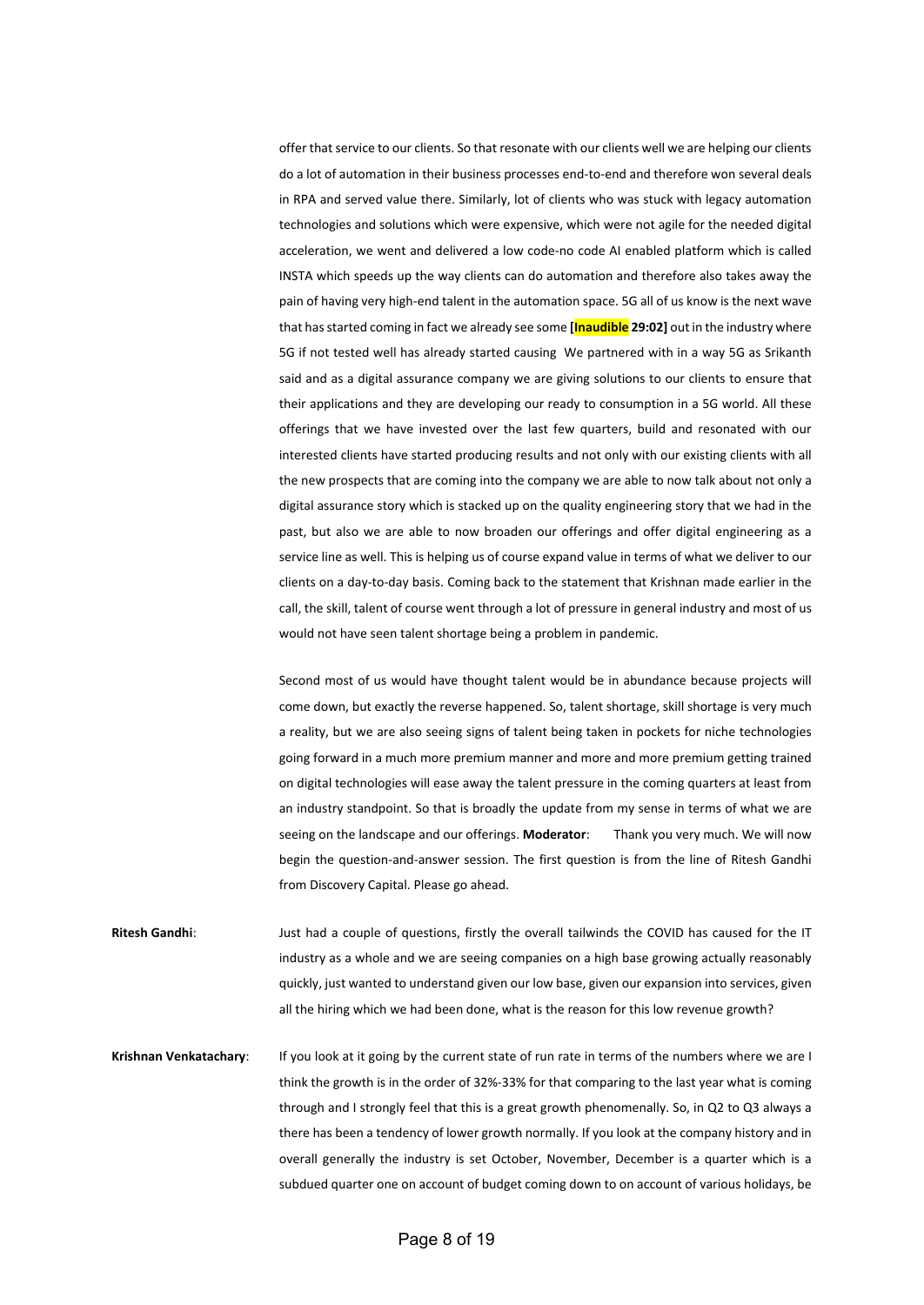it Thanksgiving Christmas, all the vagaries of the monsoon or whatever it is. So, comparing to that still we have broken away the tradition and we have done a growth at about 5% sequentially in terms of what it is on an absolute quarter, but I think if you look at it overall for the year I just made the statement that we have moved away in terms of comparing to what it is and if you compare it to last 9 months of previous year about 35% growth we have done already. So, I am not able to really look at it in terms of the low growth probably.

**Ritesh Gandhi:** I want to talk about in lieu of this sort of can you give guidance which US should provide sort of indicated that the growth numbers and with the profit margins also would have been reasonably higher in the actual numbers we ended up seeing.

**Krishnan Venkatachary**: We have always been commenting to be a high growth I think we have exceeded the expectations in terms of the high growth what we have commented about very clearly. If you look at overall the last four years the average growth has been at about close to 7%. This year I think we have moved away from the past and we are growing at about 35% which is a substantial effort considering the deep routed pandemic which is again not an excuse, but I think it is a fact which is embedded and it took some more time than what anticipated for the people to really come through and also the growing passage we would have definitely grown in high teens is what I remember to be commenting, but I think we have now moved up in terms of comparison of 9 months and about 35% and the run rate shows very clearly that we are running it in a very systematic way to be at that top of the position. I think as against touching something on inorganic and getting it integrated which is not a taboo which will definitely be the board purview as and when some amount of good this thing comes, but I think we have far than exceeded in terms of the growth I would say very clearly and I agreed on the margin basically because I have reinvested back into the company that what anticipated margins really swayed on account of couple of factors which are beyond my control and we will be more cautious and predictive in terms of trying to praise in such uncertainties as we move forward, but otherwise I would say that we are on a sound wicket in terms of growth and our journey on the 500 billion, both organic, inorganic put together, on that achieving the financial year target in terms of organic itself is a phenomenal **[Inaudible 35:42]** which we have done, which lays a foundation for us that our inorganic is going to exceed very clearly while we are not against inorganic, but that is the course that is to look at it in terms of as and when the right opportunity comes in as we really put it across to them.

**Ritesh Gandhi**: Just to understand just look at your investors presentation the free cash convergence has been reasonably low for the first 9 months just wanted to understand do we expect this to even out because we expect collections to happen in Q4 or how should we thinking about that?

**Krishnan Venkatachary**: It is a good question absolutely and pre cash flow conversion is lower as a whole year if you look at it clearly is that while the receivable numbers per se stands at about 59 days the DSO which is more or less quite reasonable, but I think the main cost which moves out for the company or any kind of service industry, the manpower cost which is stayed in 30 days which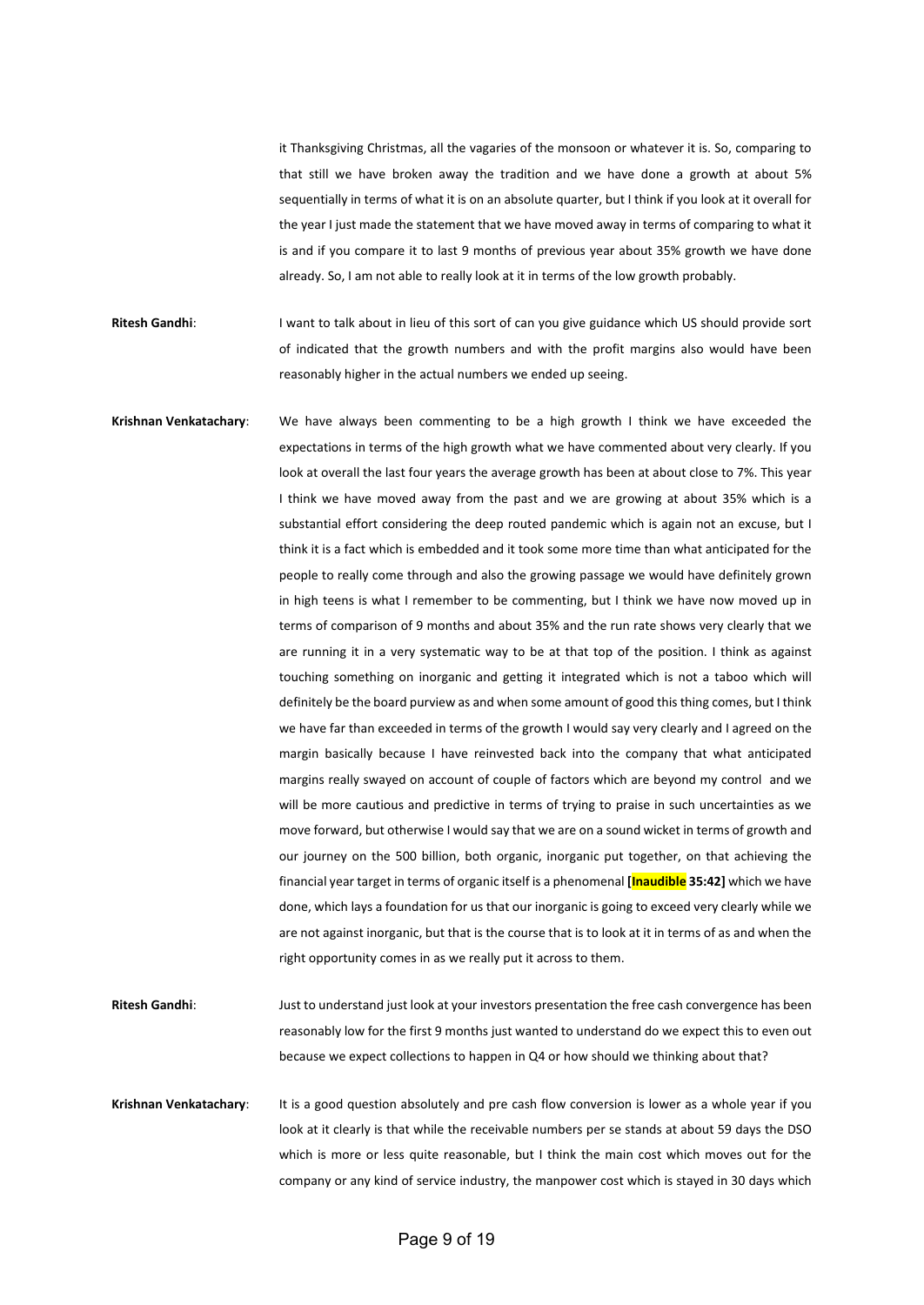is not Greek and Latin for any of us clearly. December year and March year with the tax outflow on enhancing CAPEX which went on account of investments which we need to make in few of the servers lead us to one of reasons basically, We are trying to improve this collections by a couple of days we wanted to bring it back to 52-, 53 days average that should improve our cash collections out basically and we are optimistic that this will improve moving forward.

**Ritesh Gandhi**: So just to understand on the EBITDA margin front effectively you guys had indicated that you all are moving to a more outcome based approach which is why that the last quarter effectively EBITDA was slightly lower and we would expect some amount of the catch up to happen and now as the outcomes we are actually being deliver etc. So just want to understand like you know if you could sort of highlight to us what is the reasons for that existing EBITDA being slightly lower than expectation in terms of the margins?

**Krishnan Venkatachary**: There are two ways to look at it sir. It is a good question, we have been constantly trying to advocate the principle of outcome-based business on the newer contracts. My Q1 was low because the outcome based business which I won during the last quarter of the month which was in the previous year could not be build or anticipated in time due to client delay and we need to really retain out based on the relationship for about 2 months which really dented us and that bounced back in the next couple of quarters But, my advocacy principle in terms of outcome based business 3 continues, it is a journey and I cannot have 100% coming through on the day one because we still have time and material based business, but the interesting facts to look at in terms of the time and material business basically is that today we have about close to 65% of the businesses which does not have named resources, which has been replaced out delivery team, which is a creditable achievement and which gives us now the continuous scope which we are now trying to look at it in terms of because replacing the low cost resources, pressures, inducting so many people entry system so that we can really improvise on the margin and then adjust the pyramid mix accordingly. While outcome based business is what we are trying to pitch in as we start moving up if you look at for example I talked about 21 accounts having about million dollar plus accounts out of which almost now we are having about 16 accounts as a completely outcome based business. I think it is a credible achievement in terms of how we started where we are and how we pitched in and started moving out in terms of outcome-based business. So this is a continues effort it will happen, but whether it will happen on the day 1 no, it is a time taking process and we are trying to do that maybe at the same time trying to read out the clients which are really getting into the nature basically as an end resource or whatever it is. We are pretty optimistic and confident. Again I am trying to make it a point very clearly is that why we did the pandemic exercise when our travel was about 32% today my travel is contributing 16%, my order book position failed to 80 million and I pulled it up to 123 million to float around in 2021 to really achieve the revenue and on account of cost reduction, no travel, no customer expenses, no marketing expenses and reduction in salaries where the entire employees agrees for a 5% cut across the globe that has contributed in sustaining the EBITDA and other margins while we are optimistic that we will reverse that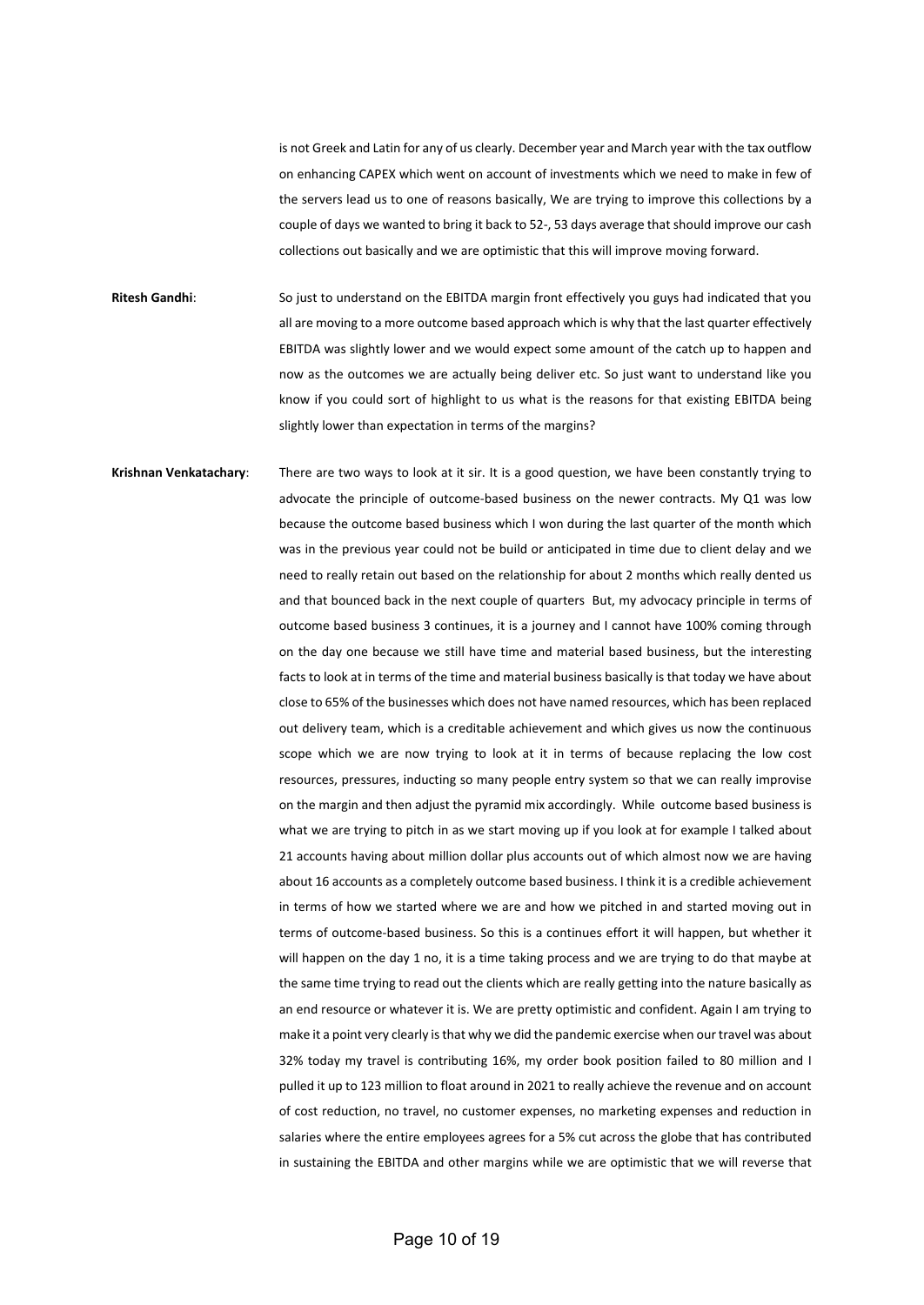we will give an increment with an enhanced growth because the commitment what we made in the business has to be done for our reasons of survival for the future because if we had continued in the pandemic with same focus on travel, same focus on few of the sector which should have really made us perish. So, I made a foundation one on two founds one getting into a newer area like healthcare or whatever it is where the offerings has to roll out. Two in terms of really looking at testing and beyond testing I am trying to take the journey towards development when I at least do these two invariably I also thought that I will jump start and do an inorganic growth for about 20 million to really pick it up and make my revenue for a 30%, 35%. However, while that been happened, this cylinder definitely fires and we started using the tailwind as rightly said and lay a foundation to showcase our digital and transformation capabilities and our offering capabilities for which I need to sacrifice an EBITDA margin of another 1.5% to really move forward. It shall pay out for me in the coming quarters as I start moving up definitely and after all optimistic is what is life and I am very clear and optimistic about it. Yes we do say that we will definitely end up and we will be able to do that with all the other calculations, but I think it is swayed a bit depending on the business and global economic conditions which we end up with and we are conscious of the fact, we are really working out to see that in all trends to see that how we are going to really talk about.

- **Ritesh Gandhi**: So, any use of the free cash flow than my acquisitions are not going to be done are we looking at them like buyback or large expense?
- **Krishnan Venkatachary**: It is a great question and the board has been continuously deliberating and asset stance basically there are lot of proposals which are untrue and will come out uniformly to the exchanges. The board is actively looking at all the prepositions clearly, but I would not be able to give a forward looking statement, but invariably the board is going to come back quickly and the management is representing its best in terms of the utilization for the cash flow. We will come back uniform to the exchange itself.
- **Moderator**: Thank you. The next question is from the line of Danish Mistry from Investor First Advisors. Please go ahead.
- **Danish Mistry**: So I had basically just one observation from the result if I were to see generally the incremental revenue that we have had this quarter-on-quarter is about 17 crores, but the employee cost has gone up by about 12 crores, so just to understand that and our utilization rate is also 85% plus, so just to understand over here is that you have touched upon the fact that you have hired sales and marketing talent, so does that mean that the cost is in, but the productivity is yet to come or have we hired employees who are yet to be made billable or are we looking at such situation where we have to go back to customers and ask for price increases?
- **Krishnan Venkatachary**:: Your third point is absolutely valid to put it in nutshell very clearly we have got about 11% of the revenues which has been a new revenue during the quarter and 11% of the revenue has come out with a gross margin at about 25% and just closing this numbers in black and white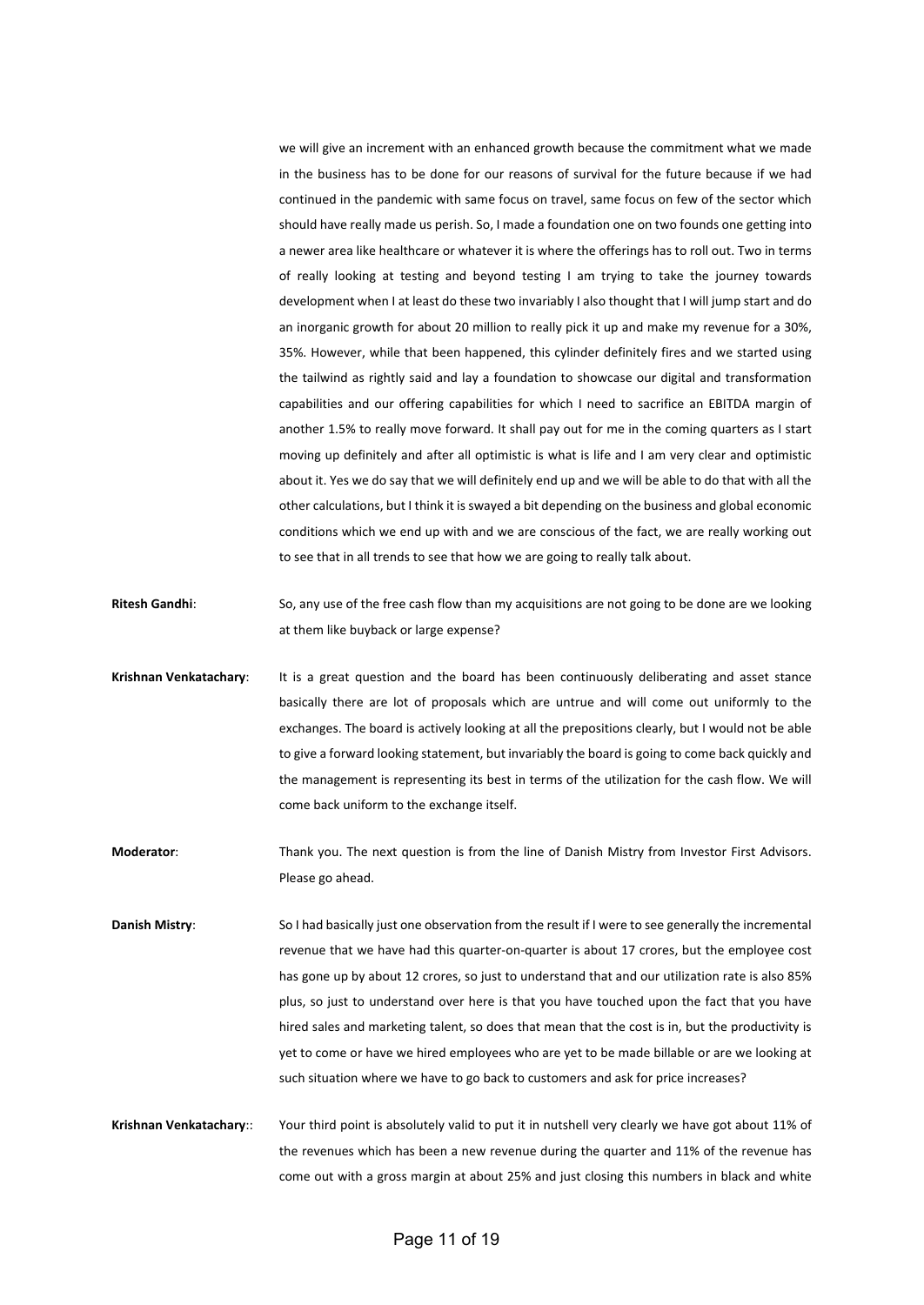for partial reason all of this have come around testing and beyond testing together and there was a compulsion for me really because of the commitments given so the resource scarcity has to be addressed out in terms of trying to get the right kind of resources be it from a third party, be it from our only resources coupled with that basically there was a big exodus where if you see one of the heartening fact basically we have been able to get down from 28% of appreciation to about 22%, 23% as it stands this day is that on account of midterm revisions which we are able to do for selective set of people which was necessitated which we know that consciously it has set the margins, but we will be able to do the corrections because on the parallel two exercises are happening which is on a war footing basis is converting to contract resources into our owned resource, converting the what you call high paid resources which is our own employee into our longer yielding margin as I remove them from the named resources. The third point is that we have always already gone back and for rate revisions in January fortunately we have been very successful in getting in major of the customers wherever we have gone. So, we should be able to get that evened out. Your question is valid and absolutely right and we have all this sliced up answer out very clearly that we have these numbers and we have been monitoring it constantly and we are addressing it one by one on a parallel basis.

- **Danish Mistry:** And one thing just to understand now this margin level that we have seen so can we assume that this is the lower levels of the margin and from here only we will see productivity gains along with the pricing initiatives that you have taken bear fruit?
- **Krishnan Venkatachary**: Absolutely I just want you all to take it up to your slide to see very clearly that Q1, Q2, Q3 has a comparison if you look at it. We move from 9.2, 9.1 to 10.4 from there we have jumped to 12.4 so I do not see any reason for it to go below. So, the probably the inverted parabolic curve and we are on a growth pace while the salary cost have gone up on a well-shaped curve that hit me a marginality and inverted parabolic curve and I am very sure that now this is going to really even out at some influx and start moving up.
- **Danish Mistry**: Just one last point just to understand how it is because you are far closer to this than what we can ever be, but sir do you think that salary hike is across the industry, do you think this will continue or do you think that now it is in the base numbers of your finances and therefore next year onwards we will not see this kind of wage inflation?
- **Krishnan Venkatachary**: There are two ways to answer it is a beautiful question. One if you look at it as a global phenomenon, I will have a support from the economy growing through as there is not going to be any more restrictions in the visa and other regimes which is coming through because now today it is Corona tomorrow Omicron I mean something else probably people are now used to, people have really sat at home for two years and now they are used to so that is one of the reasons where every country is opening up and the visa regimes are not restricted. What just happened basically a little bit tailwind comes down basically we expect that resource tapering to happen and there will be availability of resources and people have to resort to cost cutting in terms of rationalizing the resources clearly. So this means clearly that the resource crunch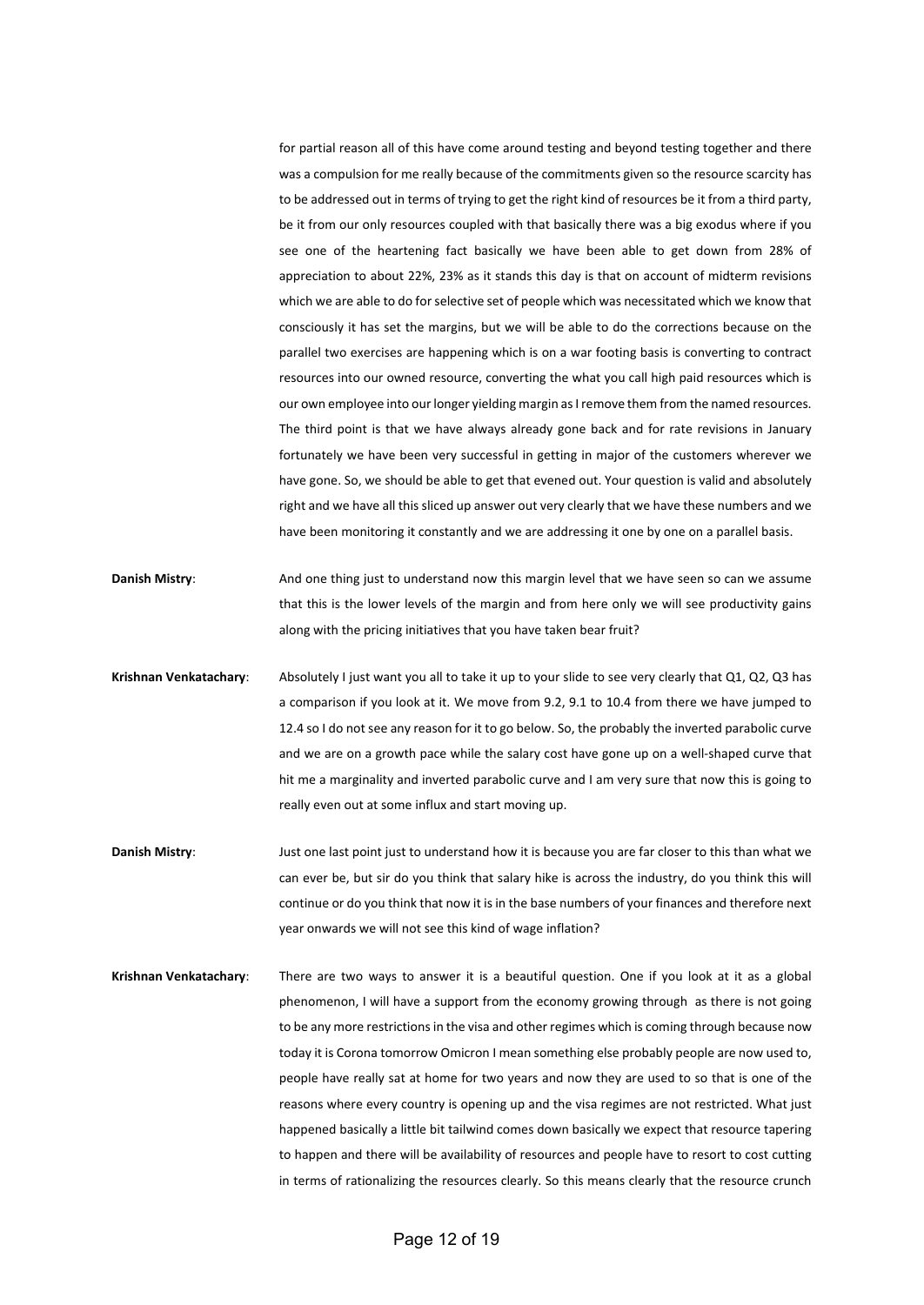one by way of the economic activity two by way of companies tailwind activity coming down which will definitely taper down and we expect by what is happening around in this quarter should be felt at mid of next quarter and moving forward of mid of next quarter which is Q1 of the next year onwards things should be good. Coming back to the appraisal very clearly I think it is a norm only in India were not across the globe, but I think this pandemic taught every company basically the sales and marketing folks become a very vital link and while they generate revenue on indirect basis in terms of billability directly they do not really go ahead and bill to the customers. So we had to revise that in our company we have done that up to three years in terms of sales and marketing. So, I do not see a bulk of this company with respect to Cigniti clearly I expect at least 40% of the folks will not go through a revision whether the rest of the people at a low base will go for a revision. So this will not be a cost for concern for me, but that should really pep up the business for me to live cash flow out.

**Moderator:** Thank you. The next question is from the line of Nirmal Shah from Seraphic Management. Please go ahead.

**Nirmal Shah:** Sir my question is with respect to the trajectory of your margins if I recollect your Q2 call and probably that there was one more investor call which was done somewhere in November the impression what you all gave was that this is the lowest margin and from there the margins should improve on, now if I look at a Q2 margins without a API reversal you actually 13.5% as per your presentation and on QoQ actually it has dip, now my question to you is sir whatever areas what you have spoken about the travel was constrained because of COVID the attrition those things were going on for a while it is nothing that has happen in just one quarter, so what gave you that comfort that point of time to give us an indication that this is the worst of the margins and from on it will improve and also on the contrary actually it has come down and similarly you are guiding right now again that this is the lowest ever margins from here it will further improve, so can you just give me the chronology of event like what has changed in last one and half months otherwise you would have also given that guidance in Q2 as well?

**Krishnan Venkatachary**: I just wanted to take a setback in terms of when to give few of the numbers of course we have the calculations with you is that we did an EBITDA margin of about 10.4% the last quarter which move to 12.4 if I neutralize last quarter number itself it have been about close to 11.4 and just we have improved it about by a percentage point or so. There are two factors to look through, there is some amount of settlement. We have one of the senior members who joined and we quickly spotted out and then we agreed upon that in terms of the certain deliverable which has not been met basically that we need to part ways while we parted way basically that is one of the provisions we never expected that parting of ways clearly and that provisioning of the cost which really also entered the margin percentage a little bit marginally. The second portion basically is that while it is so we had to go ahead and commit in terms of certain marketing spends in terms of engaging the customers out on account of two exits of senior pods from the company which was not anticipated out very clearly and two senior pods who have been handling the sale we needed to go ahead and put extra dollar to marketing dollar really to see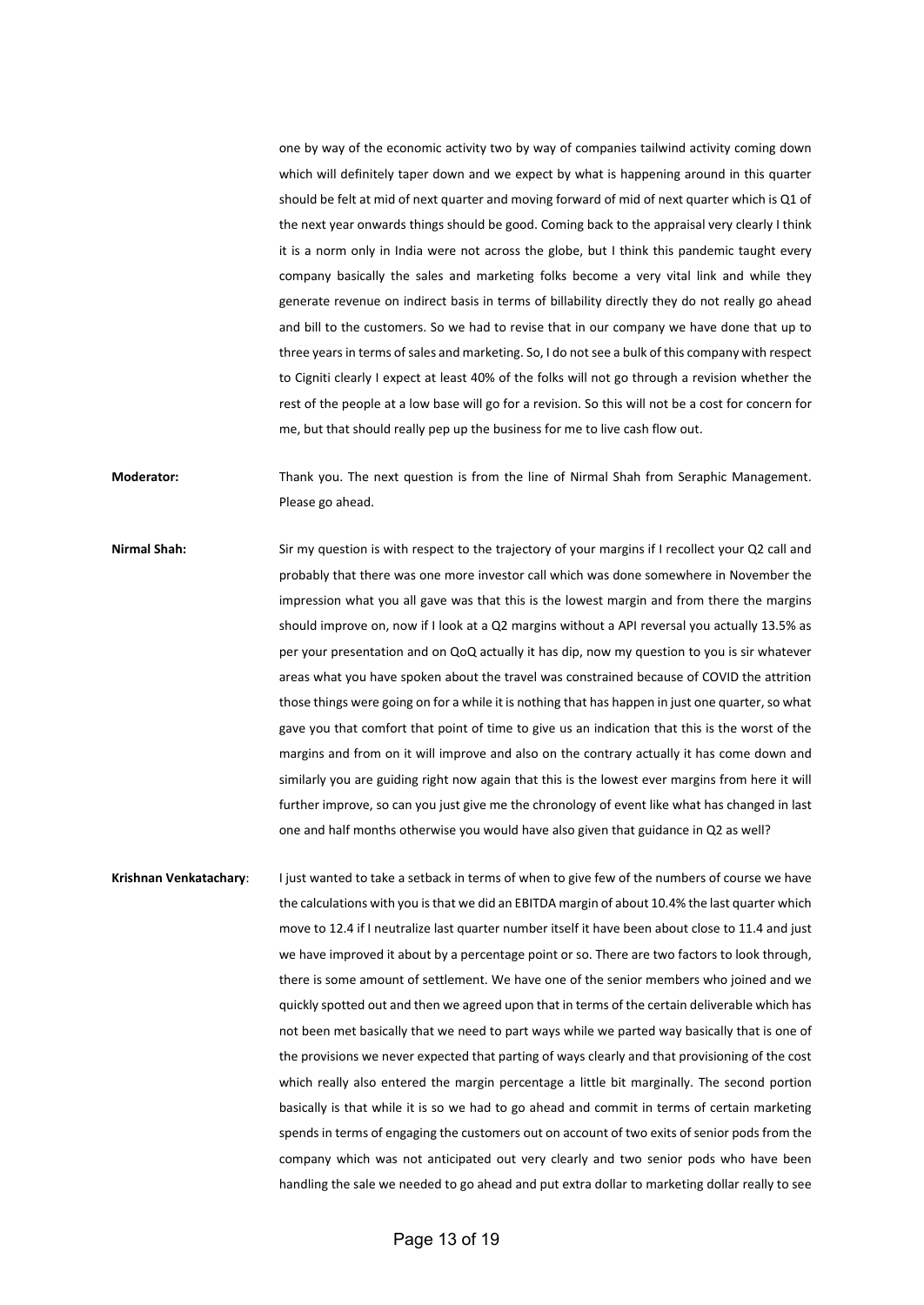that how best we do not dent our image and then straightway go ahead and engage with the customers and see that our order book positions swells out very clearly because that was the renewal time in terms of October, November and December that is second reason. The third reason is that when we started the need for the market or whatever it is in terms of the deliverables the cost of people went up invariably and we wanted to **(Inaudible) 52.10** so the of the people neither following the leader or either following the market to move ahead and we need to make them appraisals as of 15<sup>th</sup> November which we needed to do effectively at that date which also definitely was not planned for or calculated for while I can take an offline call with you in terms of talking and giving you a breakup in terms of each and every category of that numbers I am sure you will be able to appreciate me in terms of these things even when not anticipated and which has come up on the curve and it leaves a food for thought on the table for us that these kind of contingencies as per needs to be priced in the business in terms of move forward by increasing my contingency percentage which I agree honestly that we will be doing it in the next year budget as we start moving up.

- **Nirmal Shah:** And sir my second question was with respect to the promoter's pledge of shares, can you just give us a clarity what was the reason for creating a fresh pledge and in future do we expect any more things to happen like that?
- **Krishnan Venkatachary**: Sir I just wanted to clarify things very clearly is that these pledges have been the executed during the quarter basically by the recipient for various personal and other reasons which has been borrowed on a borrowed capital personally what they have done. We do not expect any more additions on behalf of the promoter, but we expect this to get smoothened out or evened out as it starts moving up as we get their own cash flow generated out I think they will be really getting it out. These are something did about a couple of quarters back or in terms of the borrowers where the understanding happen, but I think this was executed during the quarter which was necessitated in terms of securing the debt on various counts and they are consciously aware of in terms of what is the pledge and what is the quantity and what it signifies and they are trying to get the cash flow eased out and see that how best that can be released out.
- **Moderator:** Thank you. The next question is from the line of Sudhir Bheda from Right Time Consultancy. Please go ahead.

**Sudhir Bheda:** Wanted to understand how it would result in the expansion of margin just I wanted to understand for the FY23?

**Krishnan Venkatachary**:**:** Purely on return basis, I think today's initiatives in terms of the digital and transformation initiative what we we are doing about close to 37% of the total revenue in terms of where we are today, Raghu you can supplement me on that. We are trying to up this percentage and we generally comes at a higher rates in terms of realization and the margins have slightly higher. So, definitely this will contribute, but since we are not in a process of giving guidance the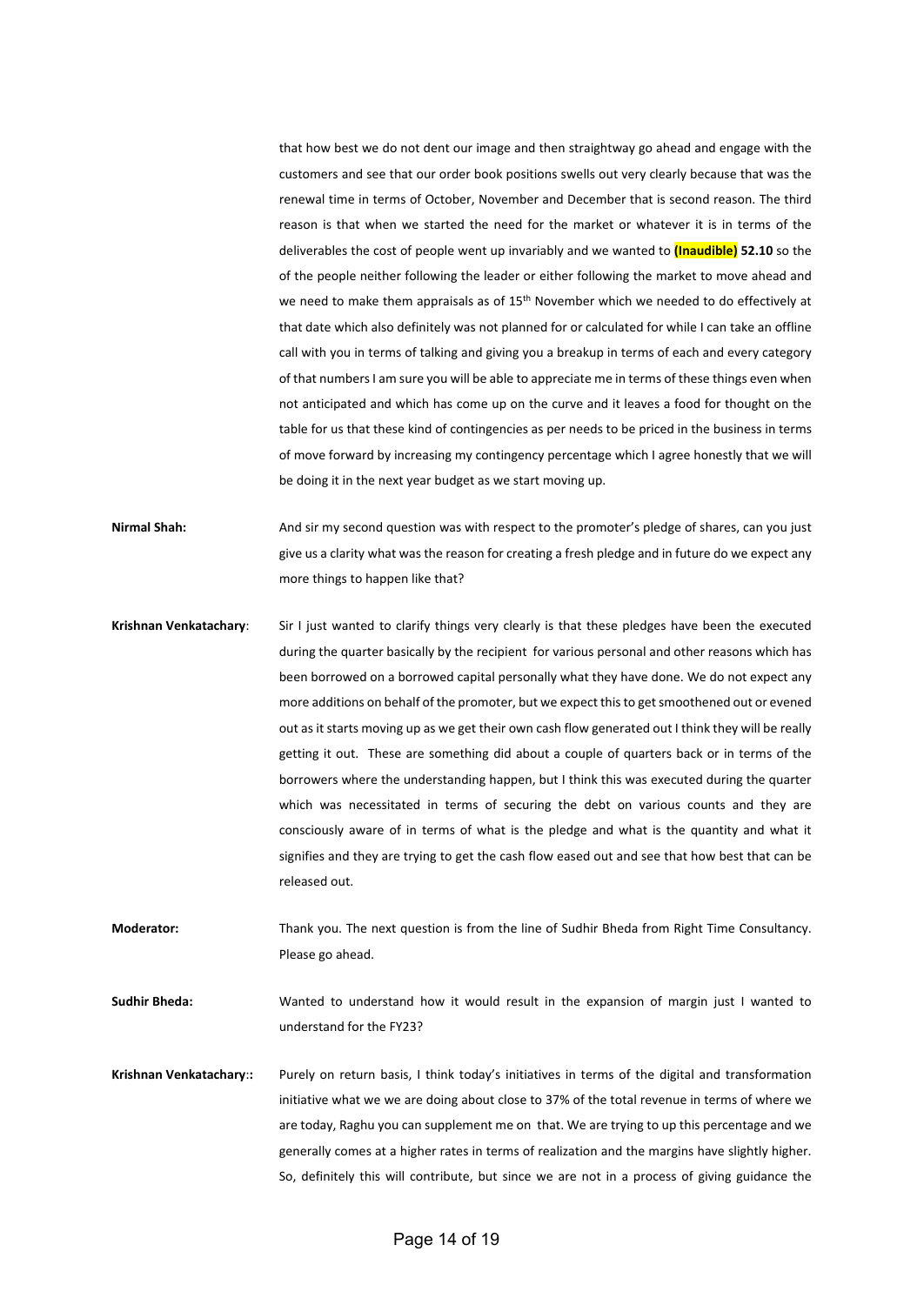optimism at which we will be able to bounce back when we talk about it is that we are trying to accelerate this growth journey if you look through what we have done comparing to 9 months to last year to 9 months this year in terms of a growth. We are trying to accelerate this growth with a newer technologies and in around the testing and transformation initiative. So, with at least one-third of the business contributing and slightly more coming through from these area with higher yielding revenues. and a Classic example is that if you look at it why digital companies today are attracted in a better premium if you look at it they are valued at about 15 times EBITDA or 18 times EBITDA or probably in terms of the revenue slightly much larger x clearly that shows this volume clearly in terms of the scarcity of the digital service offering.

**Sudhir Bheda:** But sir their margins are way ahead of our just wanted to understand how we can reach to those kind of margin compared with the other digitals?

**Krishnan Venkatachary**: We have hired a CMO who is the digital expert and who just joined in us and then jumped into this call a couple of days before he joined and then he has already jumped into the call. We have made baby steps in terms of really trying to put the piece together and now we are going with a full-blown proposition to accelerate the digital journey and we will have to demonstrate for you in terms of the margins as it start contributing because in general today I can make only a theoretical statements that the rates are high, the availability and the margins where clients are willing to pay. So, definitely it is a margin accretive initiative and that is the bet which we are taking in terms of investing on people, investing on technology and investing on customer facing trends in terms of the expenditure. So, definitely we are confident that it will pay out for us, but if you ask me that okay next quarter he is going to pay out I do not think I will be able to comment clearly on that because I am making steps I know that it will yield, I know as the revenues have yielded the margins will start yielding because I am trying to get through into the engine in terms of trying to fire that out. So, I am optimistic and with full optimism I am getting into the business.

**Sudhir Bheda:** In the next quarter or say next year what kind of aspiration margins we are looking for some x two years down the line?

**Krishnan Venkatachary**: We are not giving any forward looking statements. However, we want to be in the industry standard let us say talk about say three years of my business from here. In my four year journey where I have to go to about 450 to 500 million I finished about a year in my three year journey where I have to be I wanted to be in par with the industry standards that is the comment I would like to leave on the table and you all know the industry standards and we are trying to put our efforts to be there at that point of time with about 30%, 35% of the business coming from the development initiative and 65% coming from the digital and transformation and testing initiatives so, why we cannot achieve. So, the think-tank team is already on the job in terms of saying that how best we can reach out there. So that is a optimism we have, we are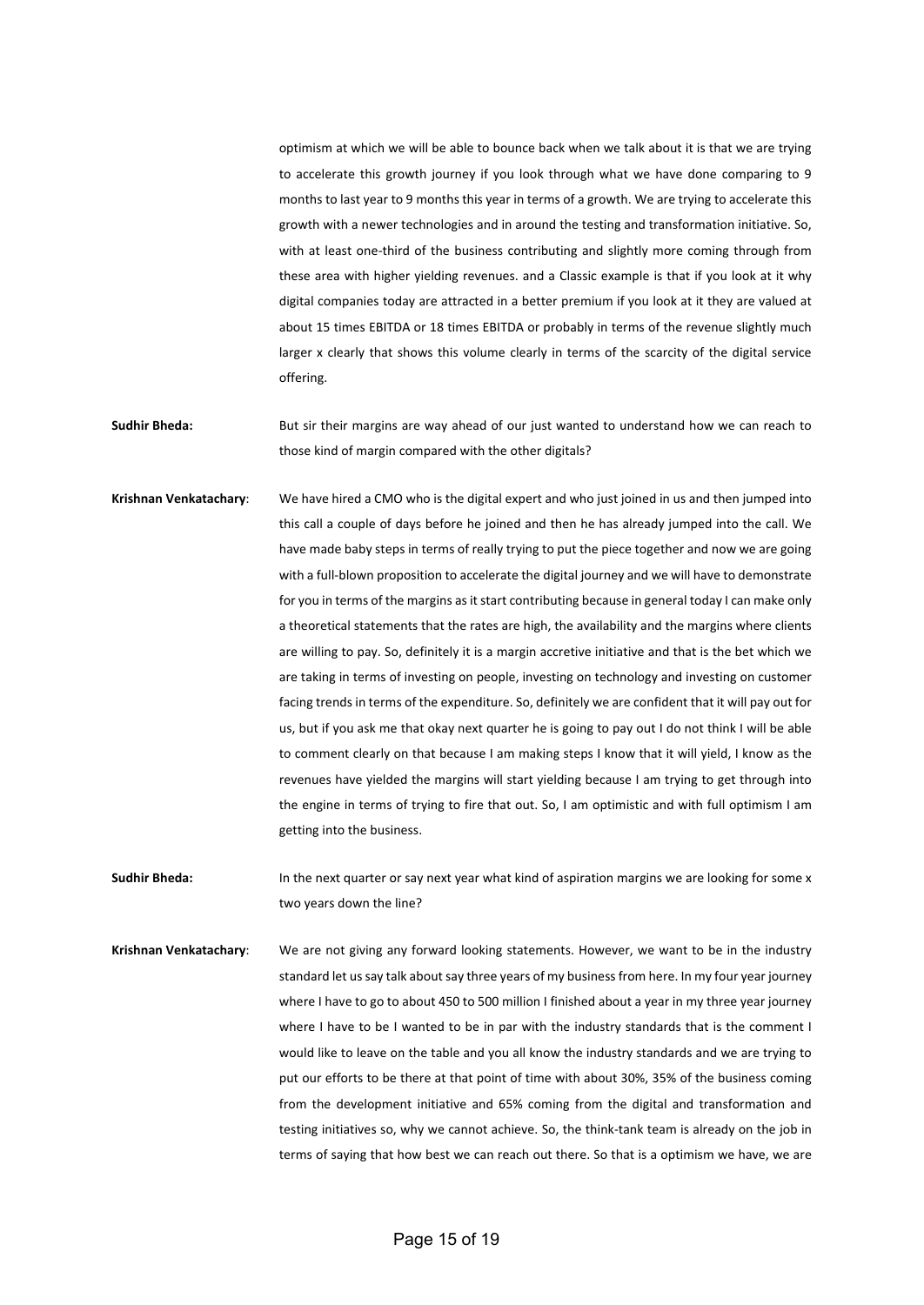working, we are working on all the steps and we should be able to really get there and there is no Greek and Latin that I think we should be able to do a tight lease walk and get over this.

**Moderator:** Thank you. The next question is from the line of Rajesh Kavadiki from Raj Securities. Please go ahead.

**Rajesh Kavadiki:** I had a question on the order book if at all you can give us some guidance around order book for the next 6 months to 12 months it will be great?

- **Krishnan Venkatachary**:: The order book as it stands as of the board meeting as of today is that I am sitting on a tight order book portion including renewals roughly at about close to 142 million and I have about a month more in terms of two months more basically where few more renewals will trickle in clearly and I should be able to have a very comfortable position of adding another good amount of million dollars in terms of upping the order book clearly as it stands it is about 142 million, executable for the year April 22 to March 20 while the internal order book will be something different whatever relevant is April to March 22.
- **Moderator**: Thank you. The next question is a follow up from the line of Ritesh Gandhi from Discovery Capital. Please go ahead.
- **Ritesh Gandhi**: The question is we have been seeing lot of promoter actually pledging etc., just wanted to understand the reasons behind the pledging?
- **Krishnan Venkatachary**: These were for their personal borrowings which has been done at the earlier years basically and to secure that basically of the growing complexities of the market probably say for securitization purposes which was done recently as their cash flows get leased out. I am talking on behalf of the promoters because I have raised the investor concerns and they have really shared out very clearly is that as the cash flow is getting leased out over a period of time they should be getting this out and we are confident that have assured that there is not going to be anymore pledge on this front clearly.
- **Ritesh Gandhi:** Sir and the other question was just to understand the strategically speaking I think what we were looking at a few quarters ago was to expand outside of only testing and digital services, looking at some acquisition we had hired the person from our peer to drive the revenue, etcetera is that sort of broadly still in line or is there some tweaking happening to the strategy, how should we at least thinking about this going forward?
- **Srikanth Chakkilam**: So, we are focusing on areas adjacent to testing so traditionally we have been focusing on test automation so we have expanded to hyper automation, RPM, etc. In terms of our positioning also we are moving from quality assurance to digital assurance we are trying to see if we can assure with digital experiences of all the clients that we have. So, our strategy document and strategy bible that we have, we are sticking to it. Now in the last 18 months we have evaluated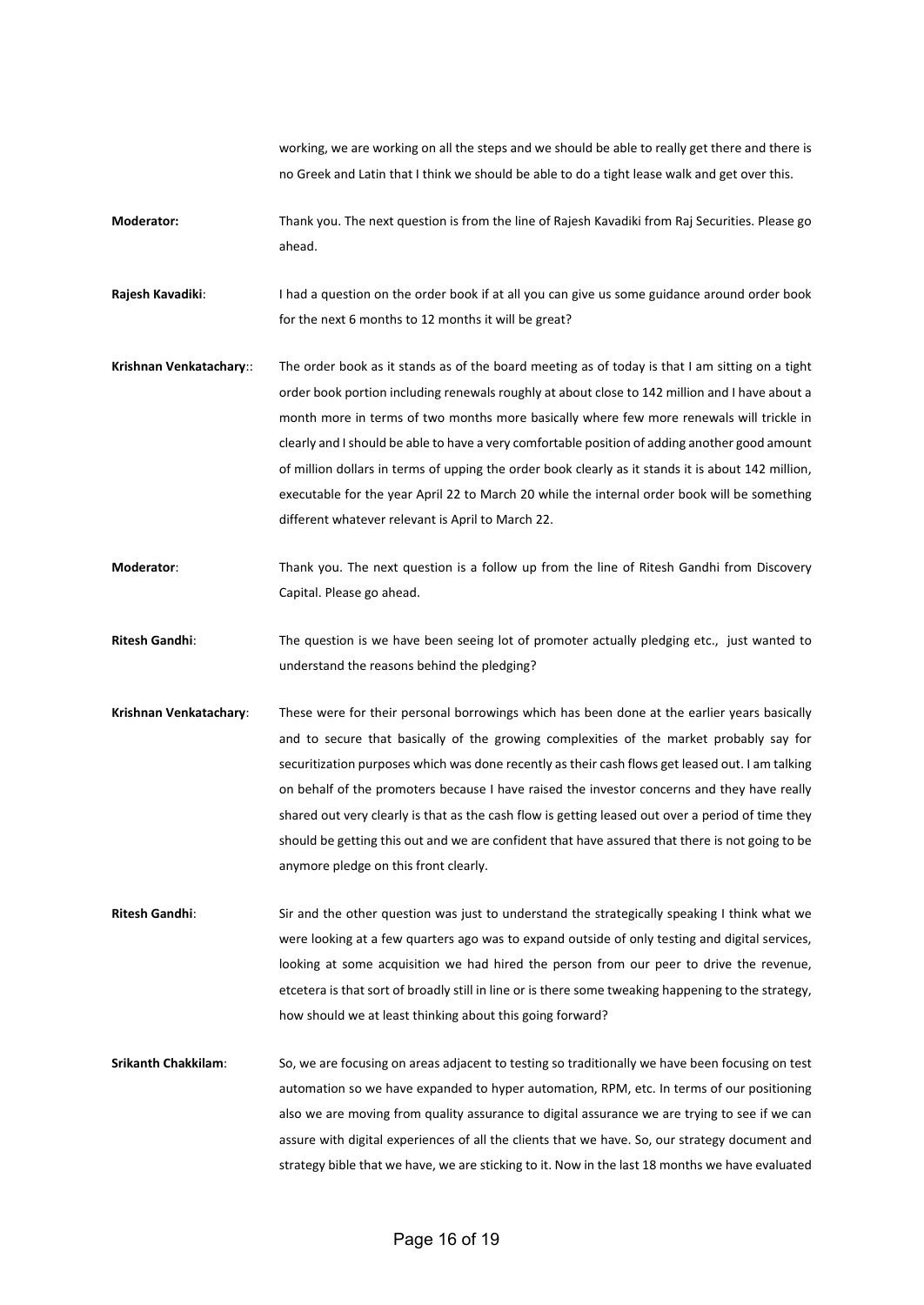several opportunities to see if we can accelerate our positioning in terms of small tuck in, but valuations seemed over loans. So, that is still in consideration. However, just want to be careful about what you want to pay and evaluating a build versus buy we are continuing to build that is not stopping and we are looking for opportunities that can accelerate us to enhance our offering.

**Krishnan Venkatachary**: Also, Ritesh I think my colleague Mr. Raghu address a few thing in beginning of the call in terms of the delivery and as to what is happening on the R&D and how the in and around of the testing which the company has started focusing and moving ahead clearly with a good vision and growth coming to there. So, supplementing that yes the strategy remains intact.

- **Ritesh Gandhi**: My last question I have for you was is that obviously being a slightly smaller company, recruiting will always be slightly challenging and we are hearing the recruiting issues and headcount issues with there is largest of the IT services company, so how do we think about that in the scope of going forward, is that going to continue to be a pressure how do we mitigate that and how should we thinking about this way?
- **Krishnan Venkatachary**:: So I just want you to take a step back basically and looking at the older days of 2000 to 2009, 2010, 2011 if you look through Ritesh is that, I think we are all from the old school of thought probably a different industry altogether. This industry is something like where people are treated like a demigod and it is all human brain and then if they do not deliver we do not deliver so we fail clearly. The competition has been always basically being a fresher basically the fresher invariably come out of the call and they take offers and then it is not a story they always take an offer go to the pizza corner to see whether they get Rs. 1,000 more into another company and start looking at that of the pressure was quite high. Today with the fresher want to come and stay for a long and companies also give a high startup salary and try to buy them, but I think in these guys in terms of when it comes and they become specialized when they learn things are basically at a mid-level clearly in the pyramid under mid-level when that is what has happened and one comes to know as a cross fire and the fire spreads like anything basically because this company is going to project on Selenium and we did full amount of technology need over there and companies are willing to throw money and take things. So, it is not the question of size 3,500 people for me I think have a very decent size No employee will come and look at whether this company has got it, debt this company has got, cash results this company has got it. So, it only looks at basically whether I get today's money 30% more than what this company is paying if somebody is willing to pay let me start showing up. So, this is the challenge everywhere which is coming through and this has hit us this year very clearly with more work from home because these guys feel that with work from home I can be anywhere and available for anyone and why not take a bit in tomorrow when it comes back to a physical office to come back I do not mind quitting a job and coming back to a place where I need to work so that is a tendency clearly and we expect that to taper down clearly and it should happen because more and more clients will not be observing these cost. So at some point of time, it is going to be a clear see we are not getting a line very clearly that if anything less than 25% of the gross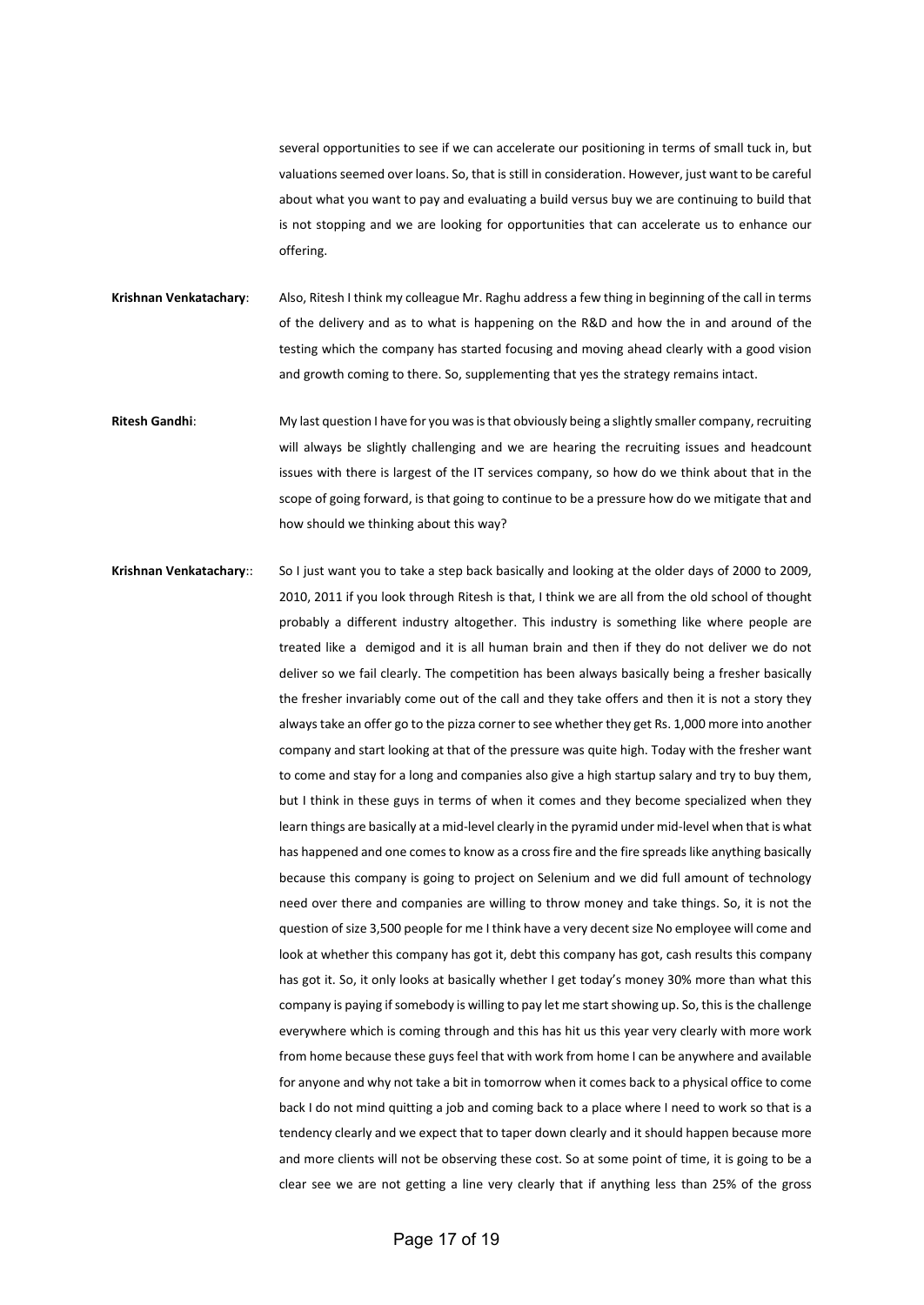margins do we accept the business or not, we are not going to accept any business and we are not accepting business very clearly. The reason is that a threshold is 25% and optimize on the SG&A to leave something on the table and that too if it is a specialized job volume job where we will have a scope to increase it to 30% or 35%. So, it is a chicken and egg story invariably and today we are dancing to the tune of the market as to what is happening around and this is like the early days of 2012 to 2015. I strongly feel that the reversal will happen basically once the tailwind business gets cut down which I am seeing basically where customers have started moving in for a tighter budget as they start looking at we are looking at a valued company clearly. So, I think it will get evened out in two quarters.

**Moderator**: Thank you. The next question is from the line of Surabhi Saraogi from SMIFS. Please go ahead.

**Surabhi Saraogi**: Sir I have only one question and that is the sundry debtors on Cigniti's balance sheet has grown to Rs. 232 crore from Rs. 157 crore in 9 month financial year 22, so can you just elaborate the reason behind it?

**Krishnan Venkatachary**:**:** It is a good question, One of the reasons also if you look at the cash flow, cash flow we will look at as a free cash flow generation like low it is not a cost for worry for me basically in terms of the number of days where we are hovering around 58 days, 59 days on leak because my revenue has grown by 35% with the enhanced base of revenue which is coming there for me when I am pegging the same percentage at about 58 days to 59 days. So, the DSO marginally increased by 3 days, 4 days probably I will say that last year was 58 days and this year is 59 days it is about a day which just went up which is not a cause for concern, but I think considering the high volume of business which has been attributed out and considering the pandemic where most of the companies have gone ahead with 70 days revisions or whatever it is in terms of the days I think we are in a very decent we have controlled the collections, but one has to understand probably if the same amount of growth what I tried to do in the next year will work through probably. I do not think this comparison will hold good very clearly we will be in a very good wicket, but I think on a ball-on-ball comparison if you look at it I have moved from 58 days to 59 days that is the only difference, but otherwise my volumes have picked by 35%.

**Moderator:** Thank you. Ladies and gentlemen that was the last question for today's conference. I now hand the conference over to Mr. Srikanth Chakkilam for closing comments. Over to you, Sir.

**Srikanth Chakkilam**: Thank you everyone. Thanks for your participation today and we will certainly some of the feedback and digest it and get back and hurdle up again and we will see you all in next earnings call.

**Moderator**: Thank you. Ladies and gentlemen on behalf of Cigniti Technologies Limited that concludes this conference. We thank you all for joining us and you may now disconnect your lines.